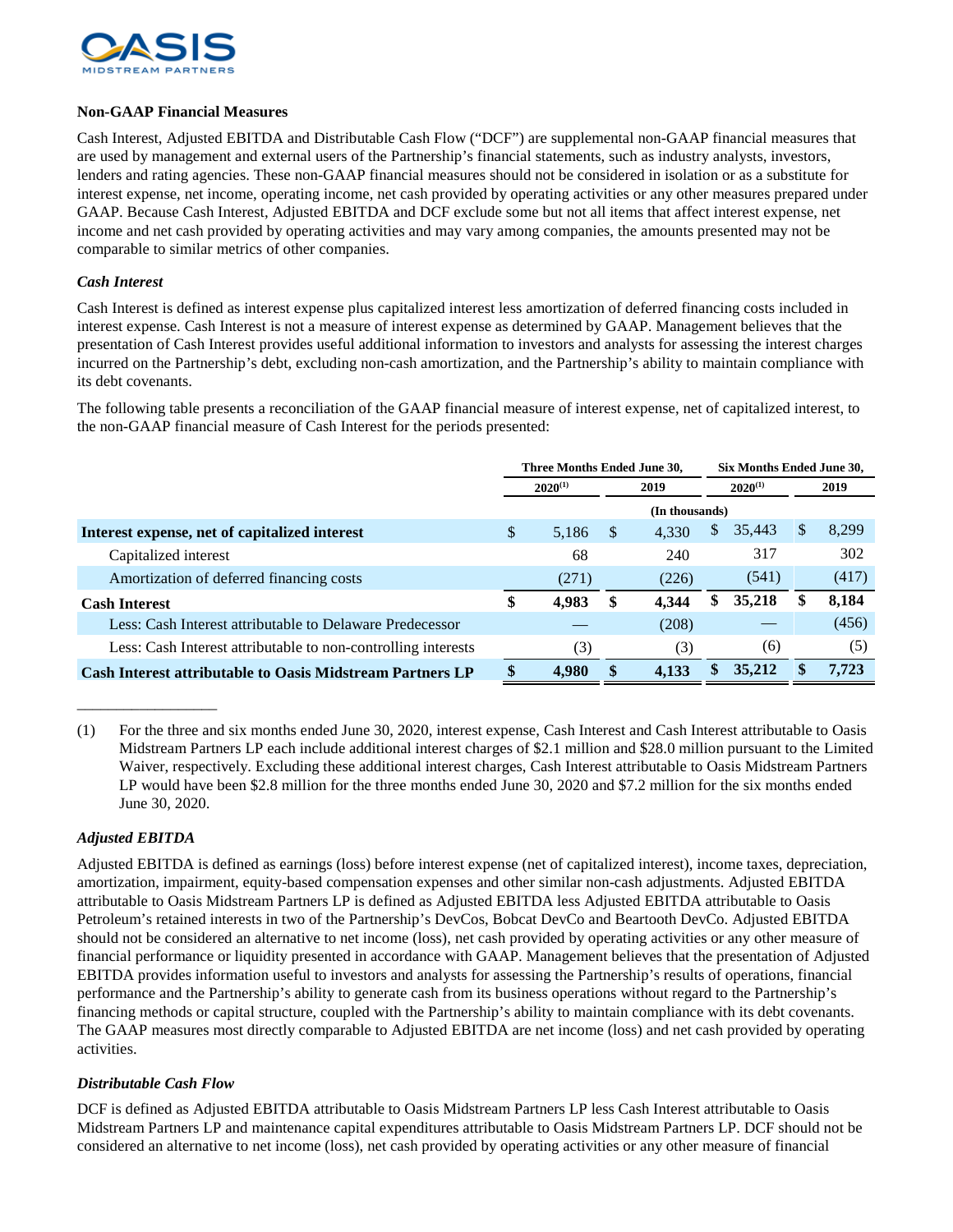

performance or liquidity presented in accordance with GAAP. Management believes that the presentation of DCF provides information useful to investors and analysts for assessing the Partnership's results of operations, financial performance and the Partnership's ability to generate cash from its business operations without regard to the Partnership's financing methods or capital structure, coupled with the Partnership's ability to make distributions to its unitholders. The GAAP measures most directly comparable to DCF are net income (loss) and net cash provided by operating activities.

The following table presents reconciliations of the GAAP financial measures of net income (loss) and net cash provided by operating activities to the non-GAAP financial measures of Adjusted EBITDA and DCF for the periods presented:

|                                                                                              | Three Months Ended June 30, |          |    |        |    | Six Months Ended June 30, |               |         |  |
|----------------------------------------------------------------------------------------------|-----------------------------|----------|----|--------|----|---------------------------|---------------|---------|--|
|                                                                                              |                             | 2020     |    | 2019   |    | 2020                      |               | 2019    |  |
|                                                                                              | (In thousands)              |          |    |        |    |                           |               |         |  |
| Net income (loss)                                                                            | $\mathcal{S}$               | 22,670   | \$ | 50,246 | \$ | (46,689)                  | $\mathcal{S}$ | 94,660  |  |
| Depreciation and amortization                                                                |                             | 11,881   |    | 8.691  |    | 22,078                    |               | 17,682  |  |
| Impairment                                                                                   |                             | 216      |    |        |    | 101,983                   |               |         |  |
| Equity-based compensation expense                                                            |                             | 67       |    | 100    |    | 133                       |               | 219     |  |
| Interest expense, net of capitalized interest                                                |                             | 5,186    |    | 4,330  |    | 35,443                    |               | 8,299   |  |
| <b>Adjusted EBITDA</b>                                                                       |                             | 40,020   |    | 63,367 |    | 112,948                   |               | 120,860 |  |
| Less: Adjusted EBITDA attributable to Delaware<br>Predecessor                                |                             |          |    | 1,461  |    |                           |               | 2,819   |  |
| Less: Adjusted EBITDA attributable to non-controlling<br>interests                           |                             | 14,208   |    | 25,836 |    | 40,746                    |               | 50,483  |  |
| <b>Adjusted EBITDA attributable to Oasis Midstream</b><br><b>Partners LP</b>                 |                             | 25,812   |    | 36,070 |    | 72,202                    |               | 67,558  |  |
| Less: Cash Interest attributable to Oasis Midstream<br>Partners LP                           |                             | 4,980    |    | 4,133  |    | 35,212                    |               | 7,723   |  |
| Less: Maintenance capital expenditures attributable to<br><b>Oasis Midstream Partners LP</b> |                             | 460      |    | 3,167  |    | 1,893                     |               | 4,834   |  |
| Distributable Cash Flow attributable to Oasis Midstream<br>Partners LP <sup>(1)</sup>        | \$<br>20,372                |          | \$ | 28,770 | \$ | 35,097                    | \$            | 55,001  |  |
|                                                                                              |                             |          |    |        |    |                           |               |         |  |
| Net cash provided by operating activities                                                    | \$                          | 51,479   | \$ | 58,611 | \$ | 113,145                   | \$            | 115,704 |  |
| Interest expense, net of capitalized interest                                                |                             | 5,186    |    | 4,330  |    | 35,443                    |               | 8,299   |  |
| Changes in working capital                                                                   |                             | (16,375) |    | 648    |    | (35,099)                  |               | (2,729) |  |
| Other non-cash adjustments                                                                   |                             | (270)    |    | (222)  |    | (541)                     |               | (414)   |  |
| <b>Adjusted EBITDA</b>                                                                       |                             | 40,020   |    | 63,367 |    | 112,948                   |               | 120,860 |  |
| Less: Adjusted EBITDA attributable to Delaware<br>Predecessor                                |                             |          |    | 1,461  |    |                           |               | 2,819   |  |
| Less: Adjusted EBITDA attributable to non-controlling<br>interests                           |                             | 14,208   |    | 25,836 |    | 40,746                    |               | 50,483  |  |
| <b>Adjusted EBITDA attributable to Oasis Midstream</b><br><b>Partners LP</b>                 |                             | 25,812   |    | 36,070 |    | 72,202                    |               | 67,558  |  |
| Less: Cash Interest attributable to Oasis Midstream<br>Partners LP                           |                             | 4,980    |    | 4,133  |    | 35,212                    |               | 7,723   |  |
| Less: Maintenance capital expenditures attributable to<br><b>Oasis Midstream Partners LP</b> |                             | 460      |    | 3,167  |    | 1,893                     |               | 4,834   |  |
| Distributable Cash Flow attributable to Oasis Midstream<br>Partners $LP^{(1)}$               | \$                          | 20,372   | \$ | 28,770 | \$ | 35,097                    | \$            | 55,001  |  |